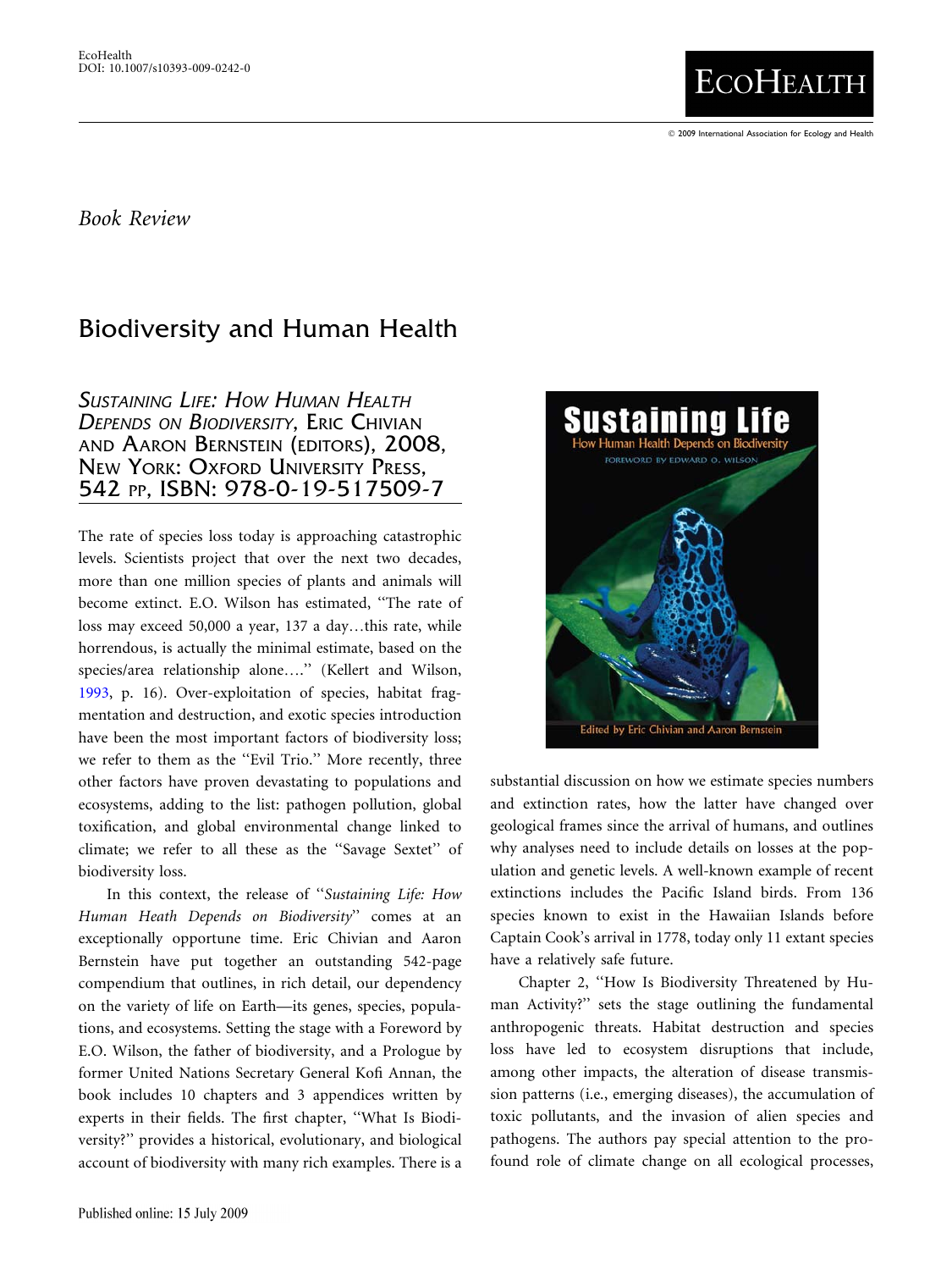including increased precipitation in some regions and drought in others; increased erosion of the coastal zone with rising sea levels; and the inability of many species to adapt to the relatively rapid changes in climatic regimes, potentially resulting in mass extinctions. An example of this phenomenon can be seen in a recent article: Jenouvrier et al. ([2009](#page-3-0)) reported that the accelerated rates of melting of Antarctic ice caps could cause the extinction of emperor penguins (Aptenodytes forsteri) by the end of the century. Many other detailed examples were given in the book, including major geographic range changes of many species on land (e.g., to higher latitudes) and at sea (to colder waters). We are already seeing warmer temperatures leading to massive coral bleaching worldwide. Climate change and other human activities are producing marine dead zones, acidification of seawater, large-scale forest pest infestations, drought, and decline of coastal wetlands.

Chapter 3, ''Ecosystem Services,'' provides an overview of an emerging global interest in valuing ecosystems and biodiversity, and their benefits to humans. Detailed descriptions of the microbial world, as one of the most biodiverse and adapted groups on Earth, provide amazing facts. A recent study demonstrated that the skin of six humans harbors 182 bacterial species of 91 genera with only 4 species shared by all six subjects. This research is just scratching the tip of a gigantic iceberg. Similarly, unpublished data from our group demonstrated that cloacal swabs collected from 150 brown pelican (Pelecanus occidentalis) chicks in five islands in the Sea of Cortez, Baja California, Mexico, harbored over 1,200 isolates of 262 different bacterial species, from which 9 are being characterized as new species [Aguirre et al., 2009, unpublished data]. The ecosystem services provided by biodiversity are innumerable, including: clean air; purification of water; flood mitigation; erosion control; binding and detoxifying pollutants in soils, sediments, and water; controlling pests and pathogens; storing carbon; and stabilizing climate. The authors also discuss esthetic, cultural, recreational, emotional, intellectual, and religious values of biodiversity. If we are to alleviate the numerous threats to ecosystem services, a proactive and transdisciplinary approach is necessary to address the trends of rapid ecological degradation and its effects on human health.

Chapter 4, ''Medicines from Nature,'' provides a fascinating story of drug development; it also serves as a compendium of natural substances and chemicals, extracted from plants and animals, playing an important role

in traditional medicine and drug discovery, including quinine, aspirin, artemisinin, Cat's claw, Jaborandi, and Lapacho, to name a few. The chapter also reviews the role of natural products in development of insecticides and fungicides, including plant-derived compounds such as nicotine, rotenone, and carbamates, and even the use of some invertebrates, like the medicinal leech and canine hookworm, that have benefited humanity through ''in vivo'' clinical application. Chapter 5, ''Biodiversity and Biomedical Research,'' provides a wonderful overview of the profound historical role of diverse animals and microbes in biomedical discoveries. In addition to historically important roles in basic medical understanding of anatomy, genetics, immunity, many modern therapies, such as tissue regeneration, neurogenesis, and stem cell research for diseases such as Parkinson's and diabetes, depend fundamentally on research with biodiversity.

Chapter 6, ''Threatened Groups of Organisms Valuable to Medicine,'' is the heart of the book. The diversity of peptide compounds in the venoms of cone snails (numbering about 500 known species), inhabiting tropical coral reefs, is so abundant that it may be similar to that of alkaloids in higher plants and secondary metabolites in bacteria. However, most of these species are not protected or studied in detail to understand their fate on this planet (Aguirre et al., [2002\)](#page-3-0). Species cited in this chapter as being of critical importance to human medicine include amphibians, polar bears, and sharks, and the authors conclude that the threats to their survival, in the form of pollution and climate change, may also have disastrous consequences for human health—in particular for diabetes, obesity, osteoporosis, and renal disease. The organisms presented in this chapter are just a small subset of the biodiversity that must be conserved—for their beauty, and genetic, molecular, morphophysiological, biochemical, and behavioral complexity. We, as humans, have so much more to learn about the critical role these species play in both complex ecological processes and in our own health. Unfortunately, we are losing the time necessary to reverse this alarming trend of population decline and extinction.

Chapter 7, ''Ecosystem Disturbance, Biodiversity Loss, and Human Infectious Disease,'' reviews the evidence that increases in vector-borne and other diseases in humans and animals occur as a result of anthropogenic changes in the planet, such as urbanization, deforestation, agricultural development, and climate change. Disease can be also a threat to biodiversity. Diseases that jump between species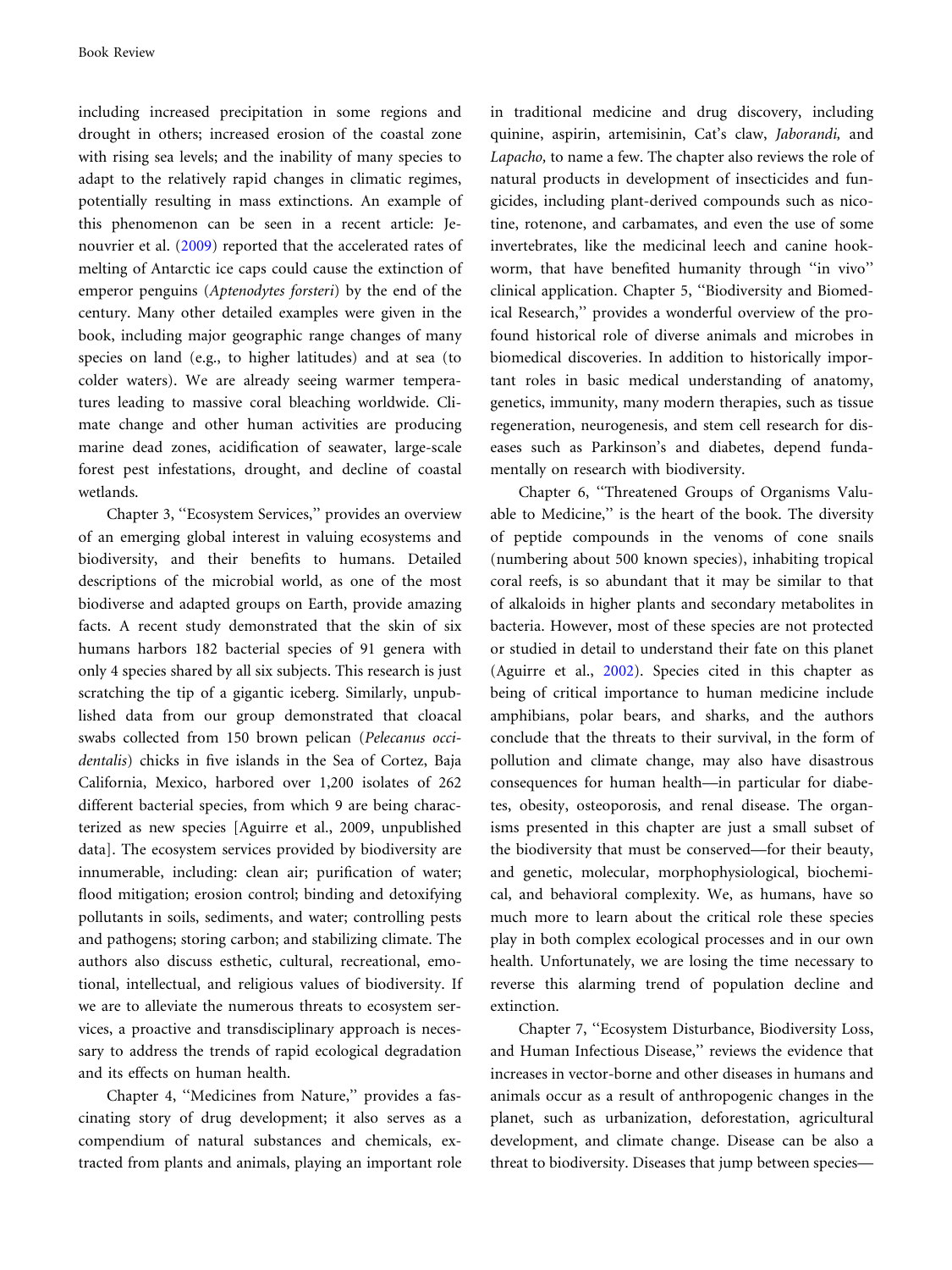including wildlife, domesticated animals, and humans—are emerging around the world. For instance, the Ebola virus, which broke out in villages several years ago in Zaire, is pushing gorillas to extinction in western Africa; according to the most comprehensive population survey to date, it has killed up to 95% of the gorillas in some areas. The lethal hantavirus of the American southwest moves from rodents to people. More recently, the avian influenza virus has surprised many epidemiologists' rules by jumping from chickens straight to humans, and calling world attention to a potential pandemic with the H1N1 outbreak in Mexico. As habitat becomes more compressed, with migration routes cut off, small species' gene pools are stranded in isolated, habitat fragments. The health problems observed in free-ranging wildlife today resemble those seen in captive wildlife. Species now are vulnerable to encroachment, malnutrition, environmental pollutants, and epidemics from domestic animals and humans. Furthermore, the continuous degradation of ecosystems is leading to increased stress, immunosuppression and, therefore, greater susceptibility to disease. Disease can be catastrophic to a diminished and already stressed population. Amphibian chytridiomycosis is a recent example of a disease becoming the leading factor in many local extinctions and in the global frog decline.

Chapter 8, ''Biodiversity and Food Production,'' discusses the dependency of agriculture to life on the planet, including benefits such as disease control, insect pest control, pollination from birds and bats, and the importance of soil biota in soil ecosystem services. The chapter includes a description of the impact of livestock production on biodiversity, and more sustainable ways to raise cattle. Aquaculture, including mariculture, has several impacts on the environment through pollution with antibiotics, growthstimulating nutrients, and diseases. These factors, together with mangrove destruction and introduction of exotic species into new habitats, may lead to depletion of wild populations. The authors also discuss approaches to more sustainable systems, including increased consumption of farmed herbivorous fish, better plant-based feed for carnivorous fish, and land-based mariculture facilities to reduce the problems mentioned above.

Perhaps surprisingly to some, Chapter 9, ''Genetically Modified Foods and Organic Farming,'' highlights the benefits of GMOs (Genetically Modified Organisms), including reduced and more environmentally sound

agrochemical use; soil conservation; and increased yield and removal of organic compounds. Of course, there are risks associated with GMOs, such as the introduction of exotic species or genes into the system, and effects in non-target organisms. The section on organic farming asks: Is it better for human health and the environment? Can organic farming help answer some of the food problems in the world, including sufficient calorie production? A number of boxes outline examples of integrated crop/livestock systems and organic farming as potential solutions to a sustainable agriculture.

Finally, Chapter 10, ''What Individuals Can Do to Help Conserve Biodiversity,'' addresses the ''ecological footprint'' of humans as a complicated and politically charged concept. The Millennium Ecosystem Assessment has yielded a major document on the status of natural resources on planet Earth. We are already above the planet's carrying capacity, and most people don't comprehend the impact of our consumption practices. The authors focus on changing lifestyles to minimize that ''ecological footprint,'' and on raising awareness at home, in the work place, or through support organizations that are working to conserve biodiversity. Use, re-use, and recycle are described as potential solutions for a society geared to high consumption. Planting trees, lowering energy consumption, choosing appliances carefully, and conserving water all serve to moderate our impact on natural resources. At the end of the book, most of the solutions are oriented towards the developed world, and will be less useful for two-thirds of the planet.

To conclude, the book serves as an excellent reference book on why we should protect biodiversity for the benefit of human health. It is now the book to consult on how our health depends on biodiversity, and it will be widely used by biodiversity professionals, veterinarians, public health specialists, and students of the ecological and health sciences. A more user-friendly guide for the general public would be a welcome follow-up. While compelling, the human health justification for biodiversity conservation makes the book extremely anthropocentric. Now it's time to fill in the missing piece—how biodiversity depends on us.

## A. Alonso Aguirre

Wildlife Trust, 460 West 34th Street, 17th Floor, New York, NY 10001, USA e-mail: aguirre@wildlifetrust.org.